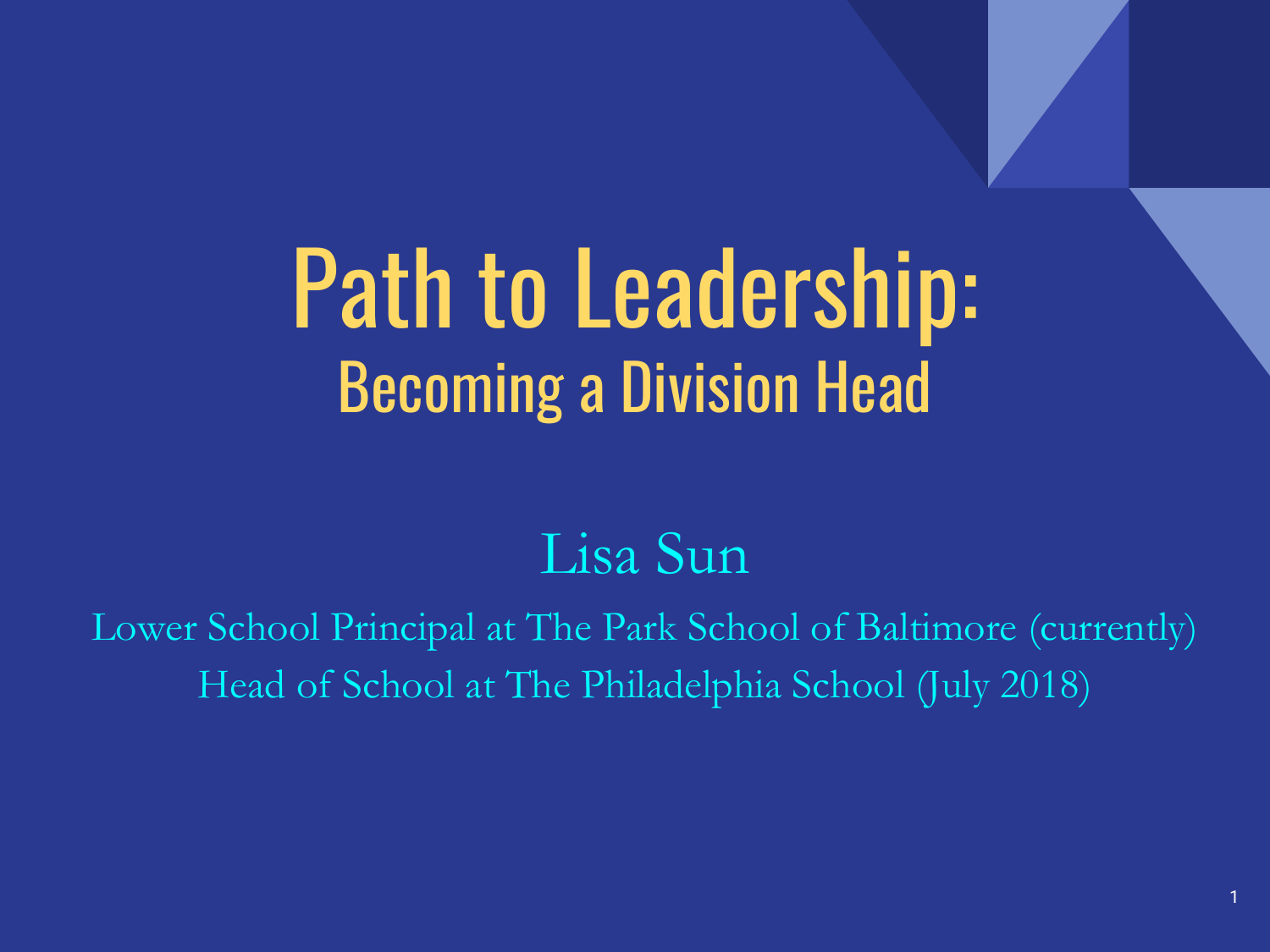Head of School (July 2018): The Philadelphia School

Lower School Principal (2014-2018) Park School of Baltimore

Lower School Asst. Principal (2011-2014) Park School of Baltimore

Diversity Coordinator: (2002-2011) Nashoba Brooks School

Art Teacher: (1994-2011) Lower, Middle, Upper (Public and Private Schools)

Dorm Parent (9 years)

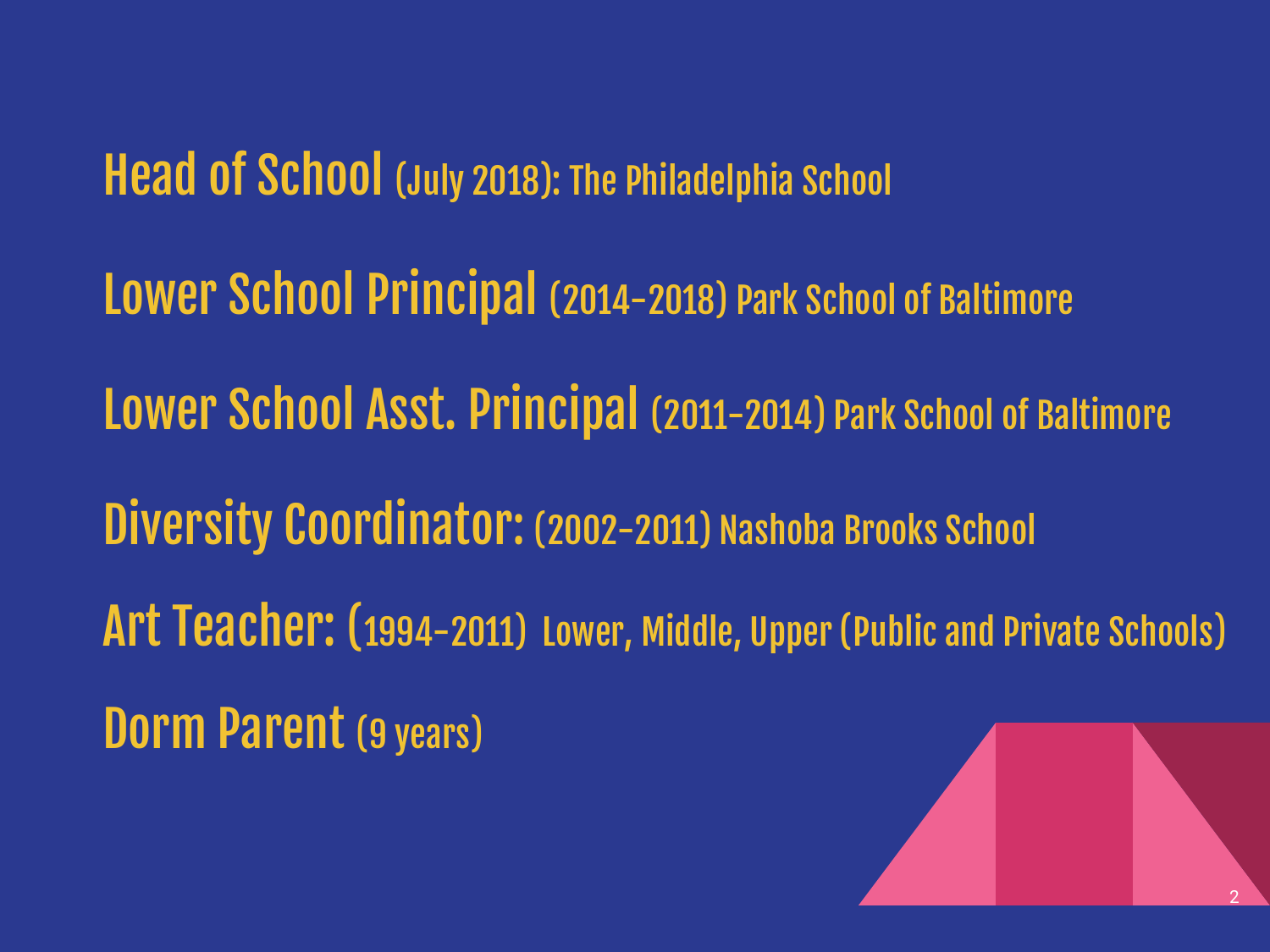#### Questions we hope to answer today:

Are you ready for a division headship and how do you know?

#### What should or can you do to prepare for a division headship position?

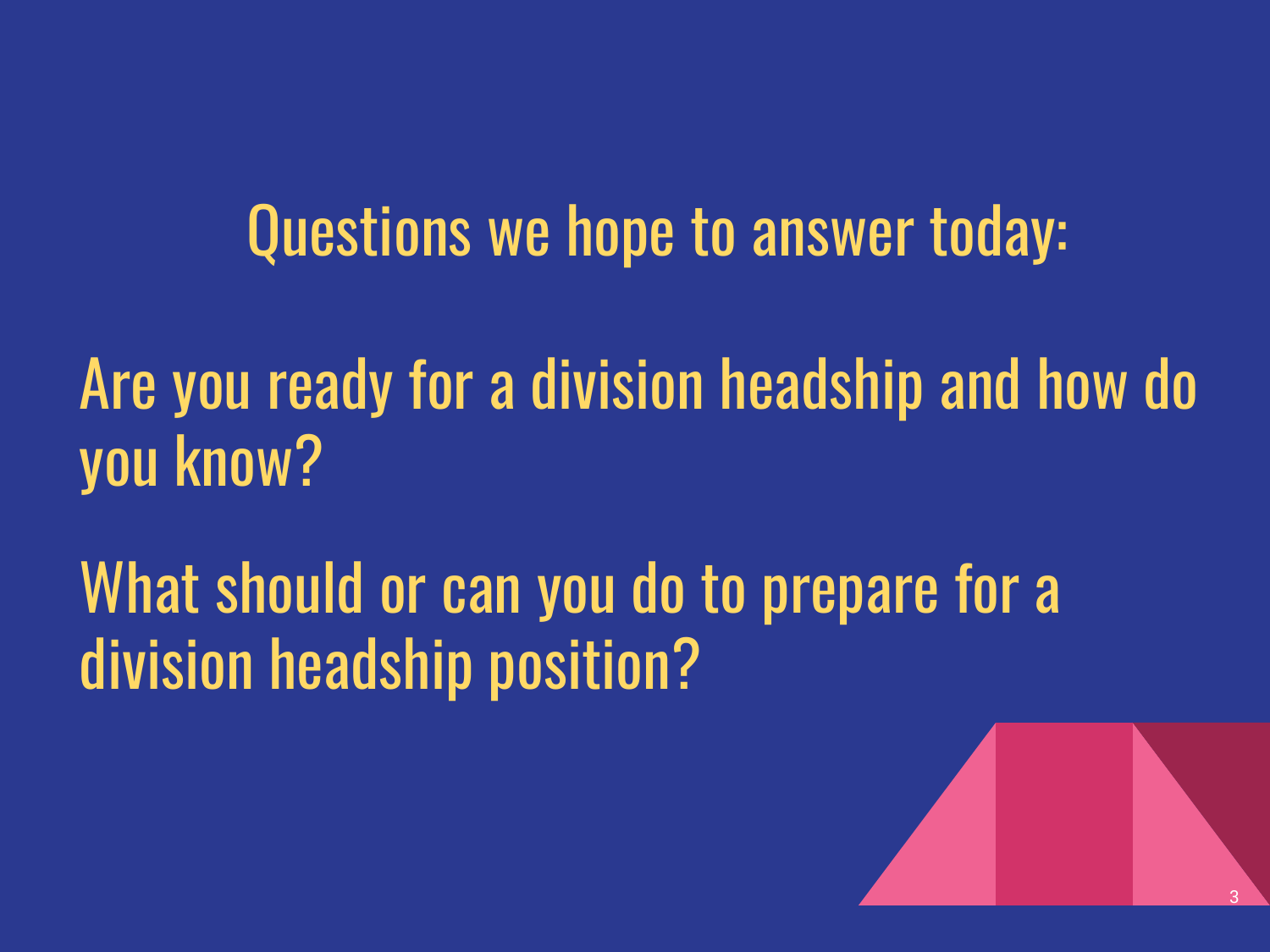# **PATH TO LEADERSHIP**

### **Who's in the room?**

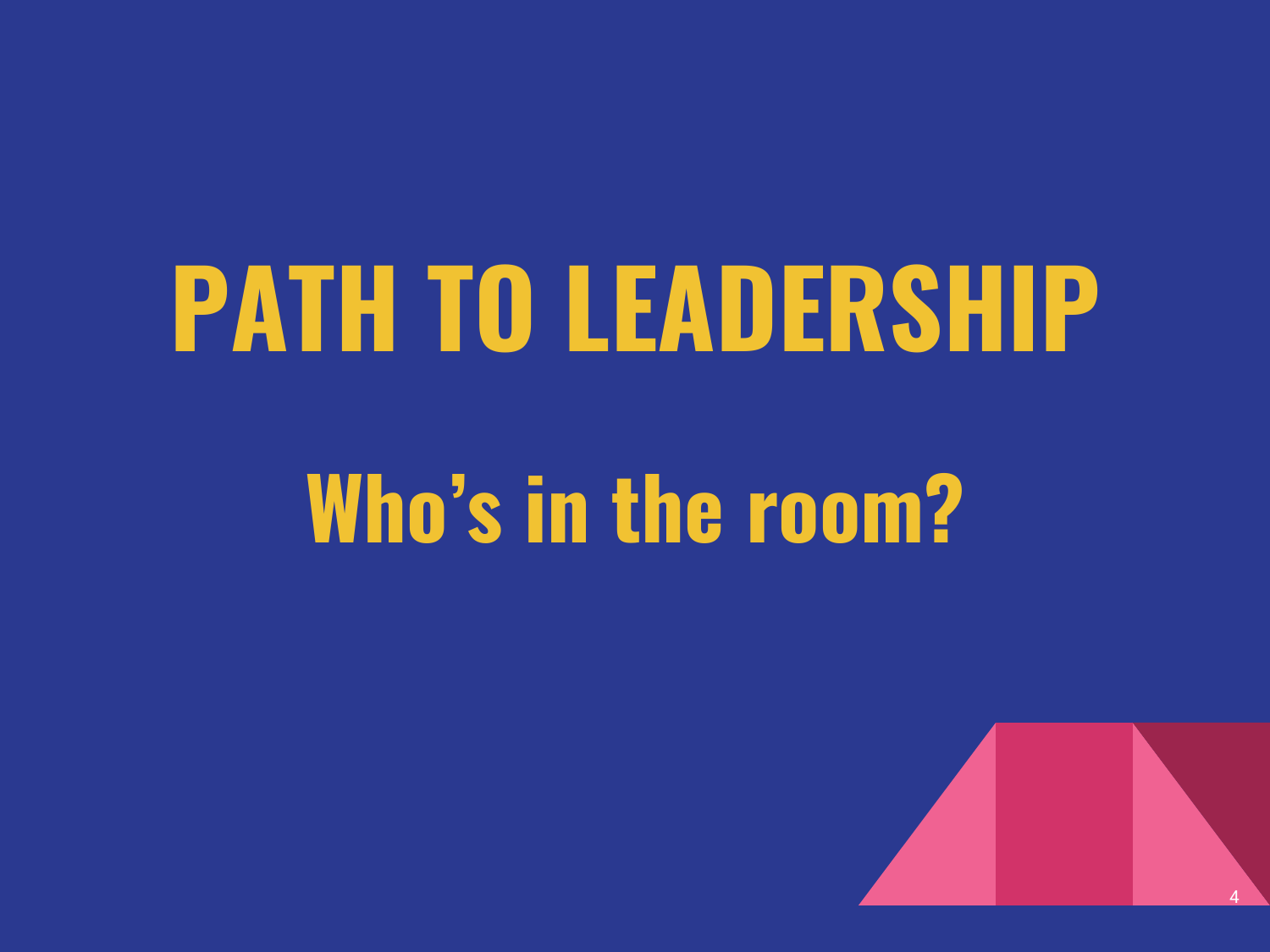# **Think → Pair → Share**

Why do you want this role?

What types of experiences do you think one needs to step into this role?

What is one thing you have already done that makes you a strong candidate?

5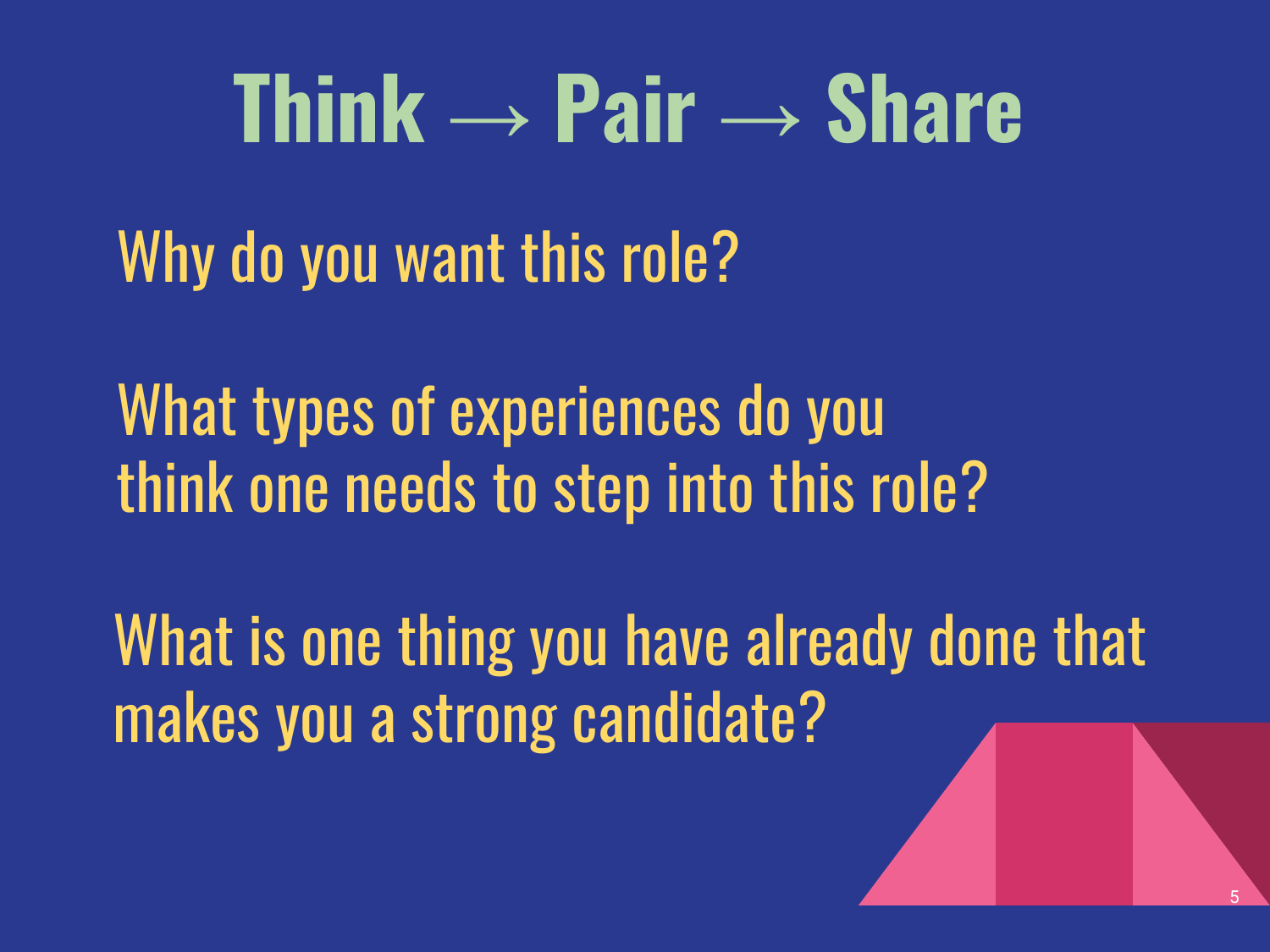# **Think → Pair → Share** Knowing your next steps… What additional experience might you need? What's one gap that you would like to address?

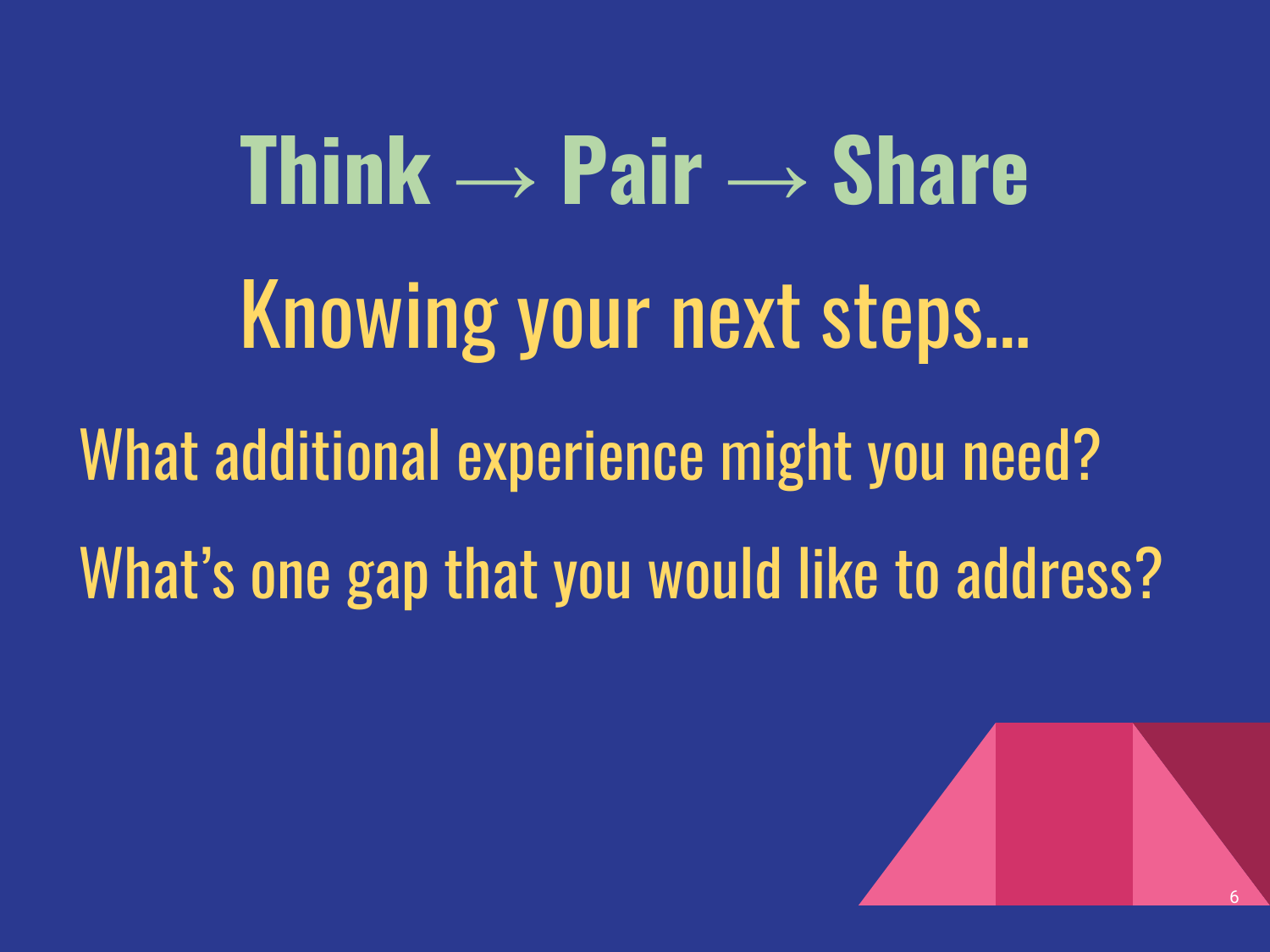### What gaps were discussed?

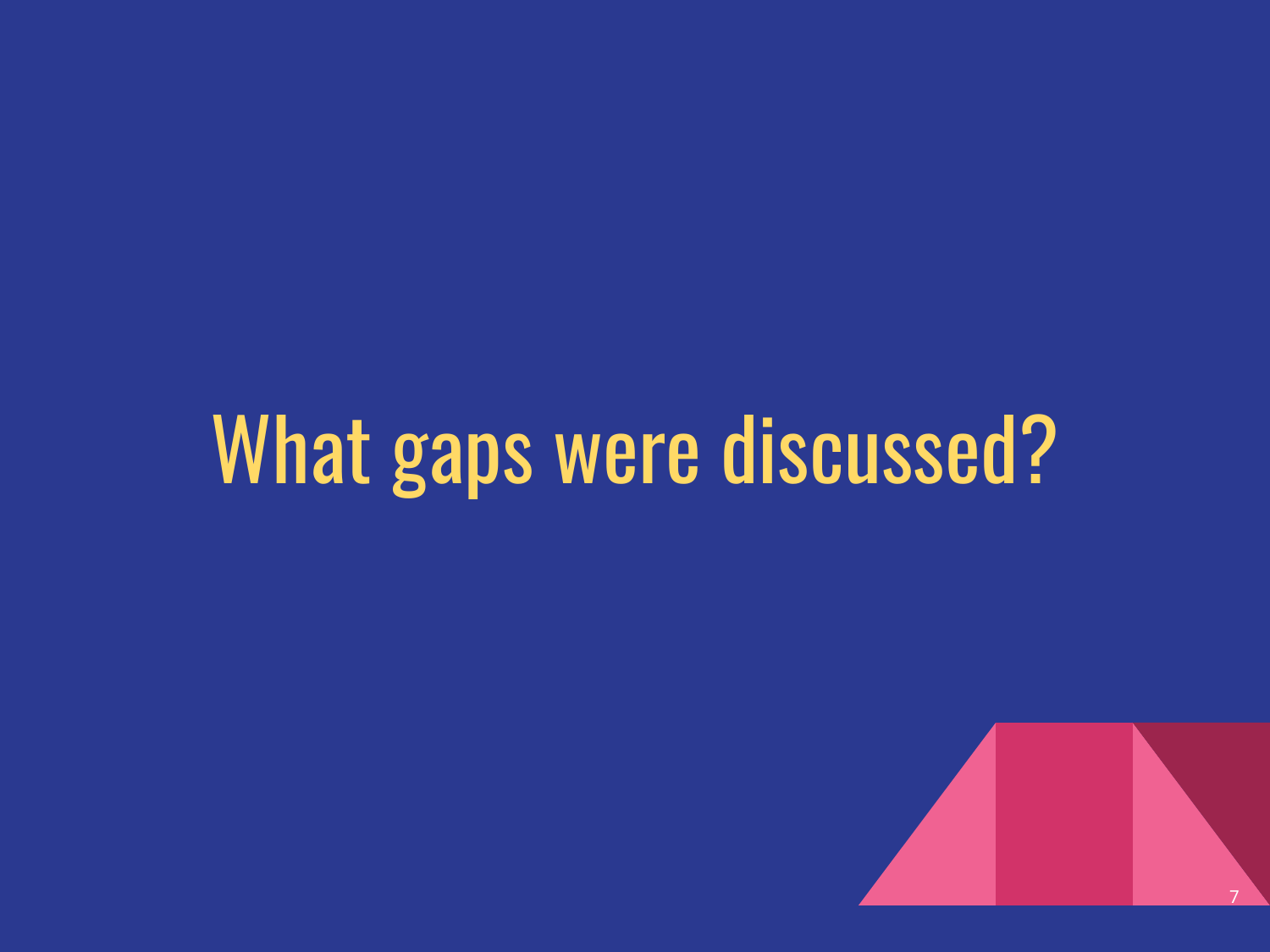## What gaps were discussed?

- Supervision & Evaluation
- Cultural Competency
- Hiring
- Curriculum Development
- Co-Curricular
- Scheduling
- Discipline
- Difficult Conversations
- Admission work

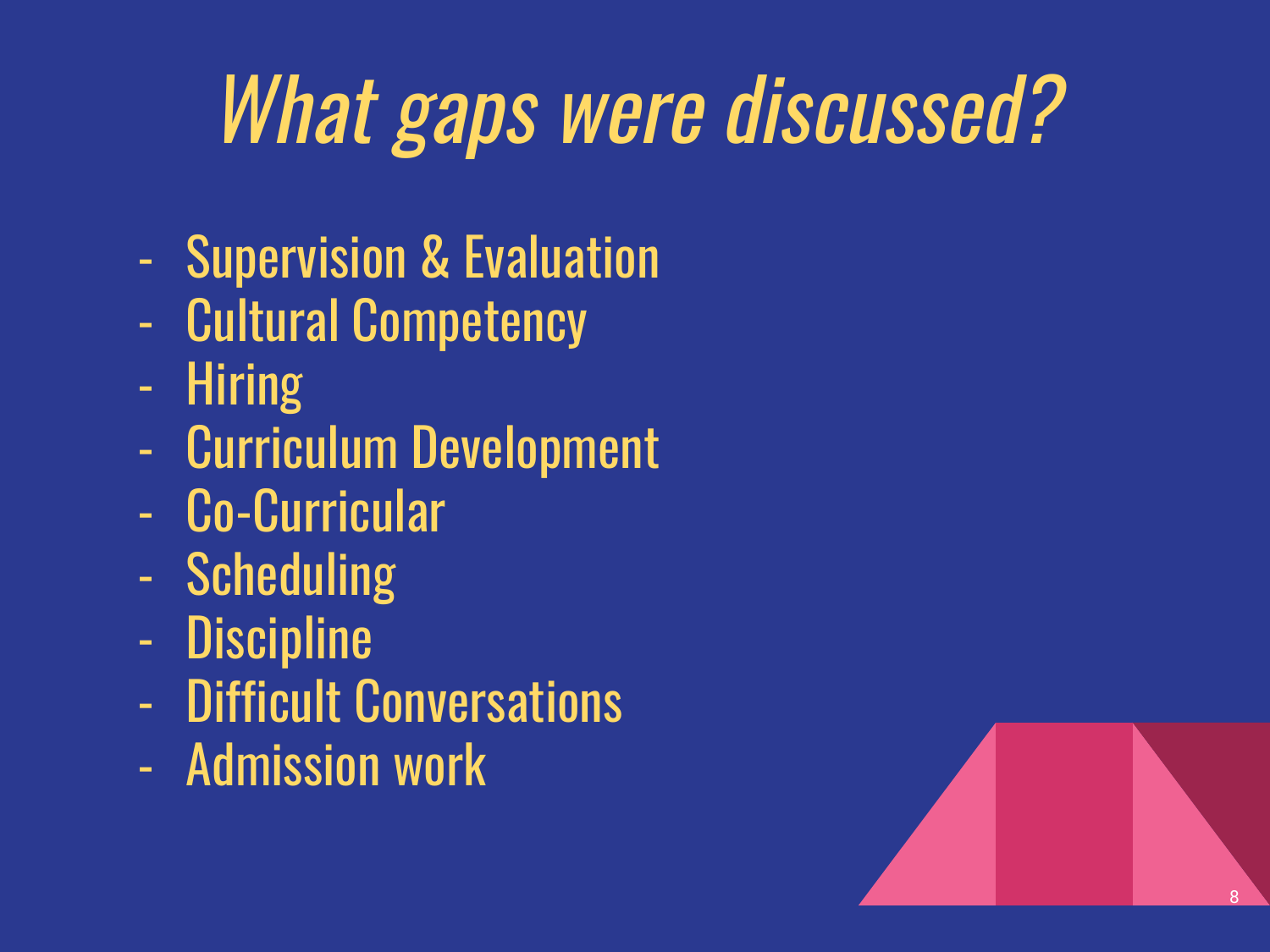### **Think → Pair → Share**

From the list, what areas do you need to work on?

How will you address any gaps in your current experience to prepare for divisional leadership?

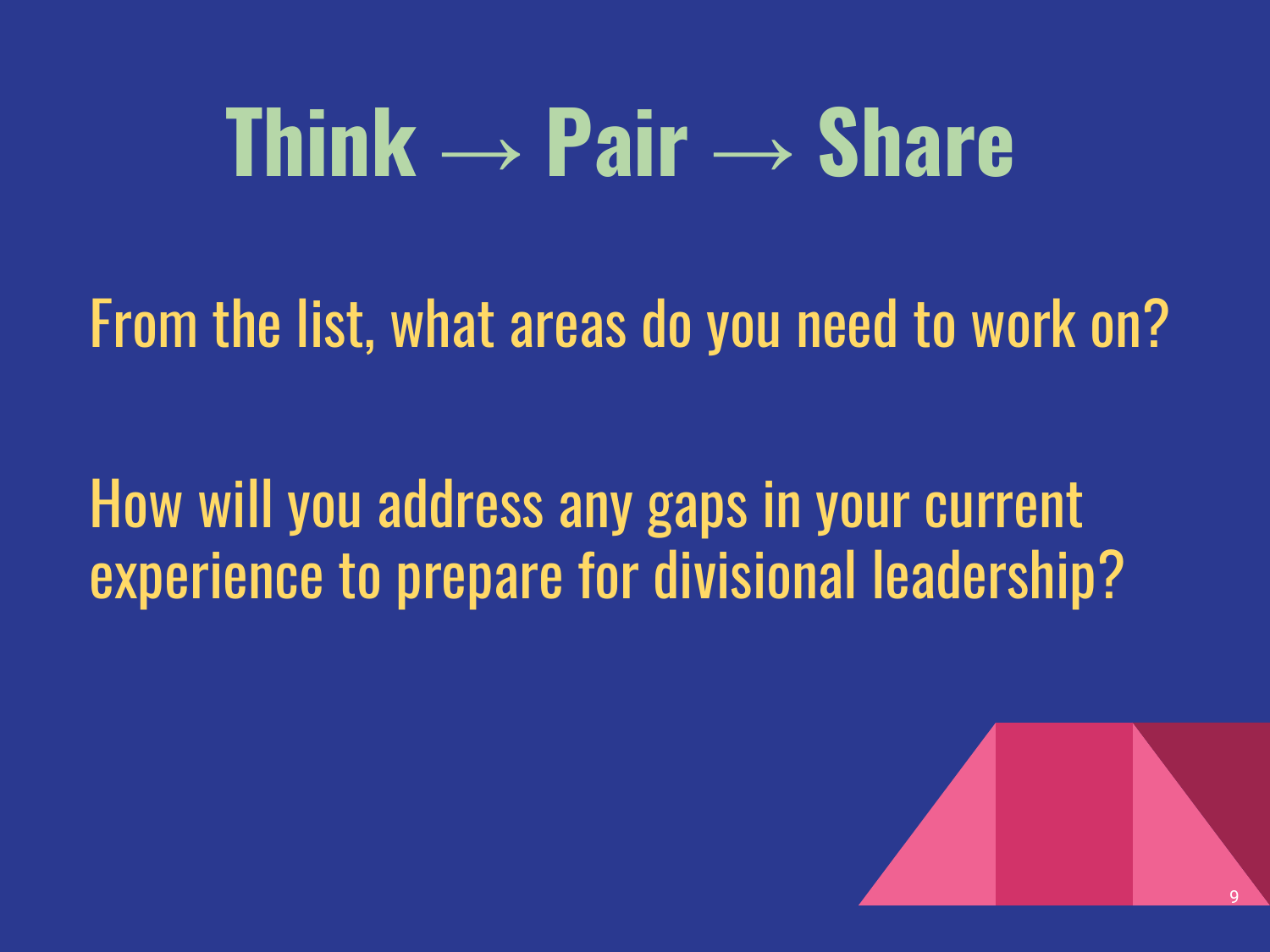# **Addressing those Gaps**

- Supervision & Evaluation
- Cultural Competency Hiring
- 
- Curriculum Development
- Co-Curricular
- Scheduling
- Discipline
- Difficult Conversations
- 
- Admission work Continuing Education

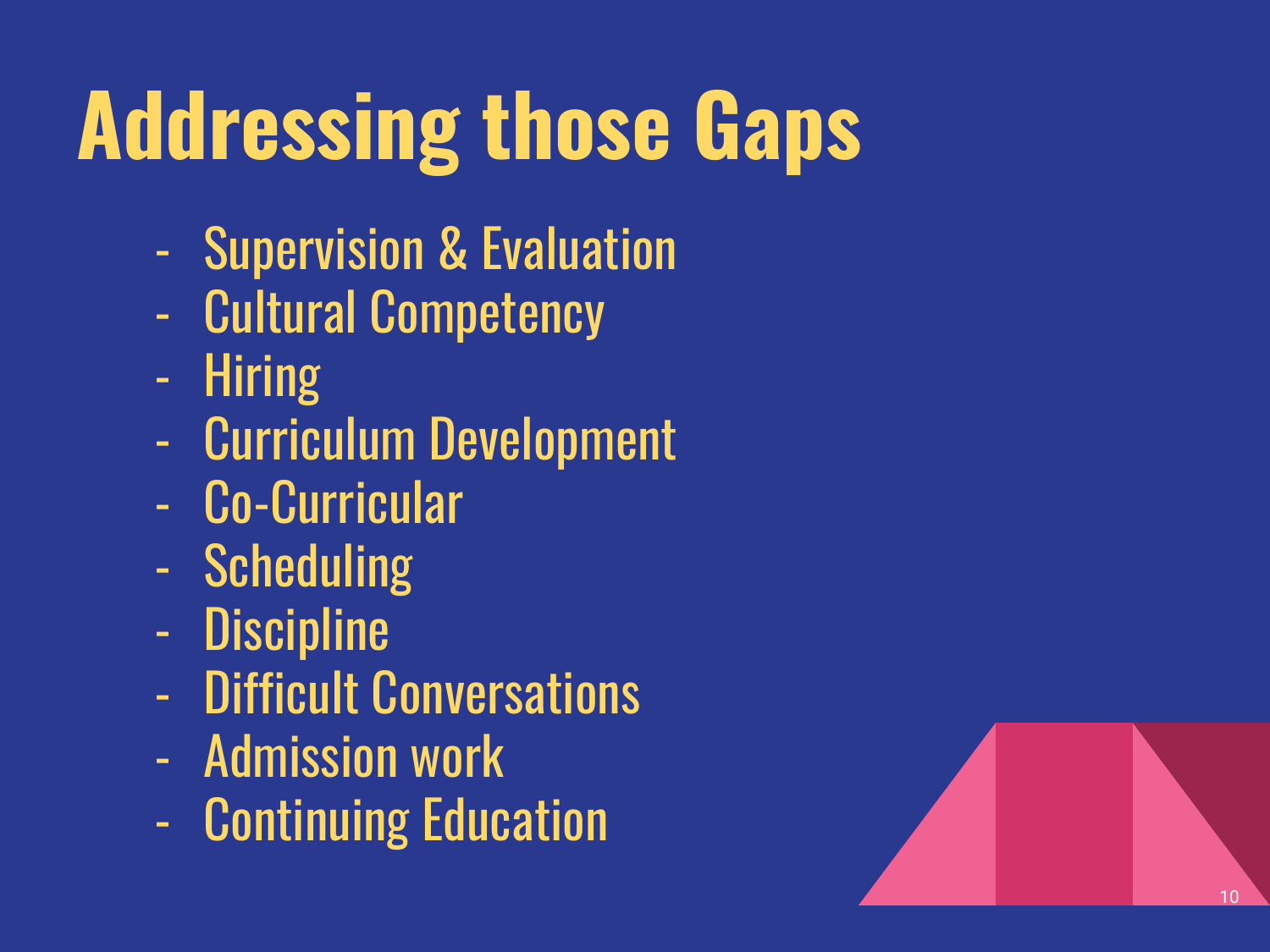# In addition, you can get started on **HOMEWORK**

What can you do to prepare to apply?

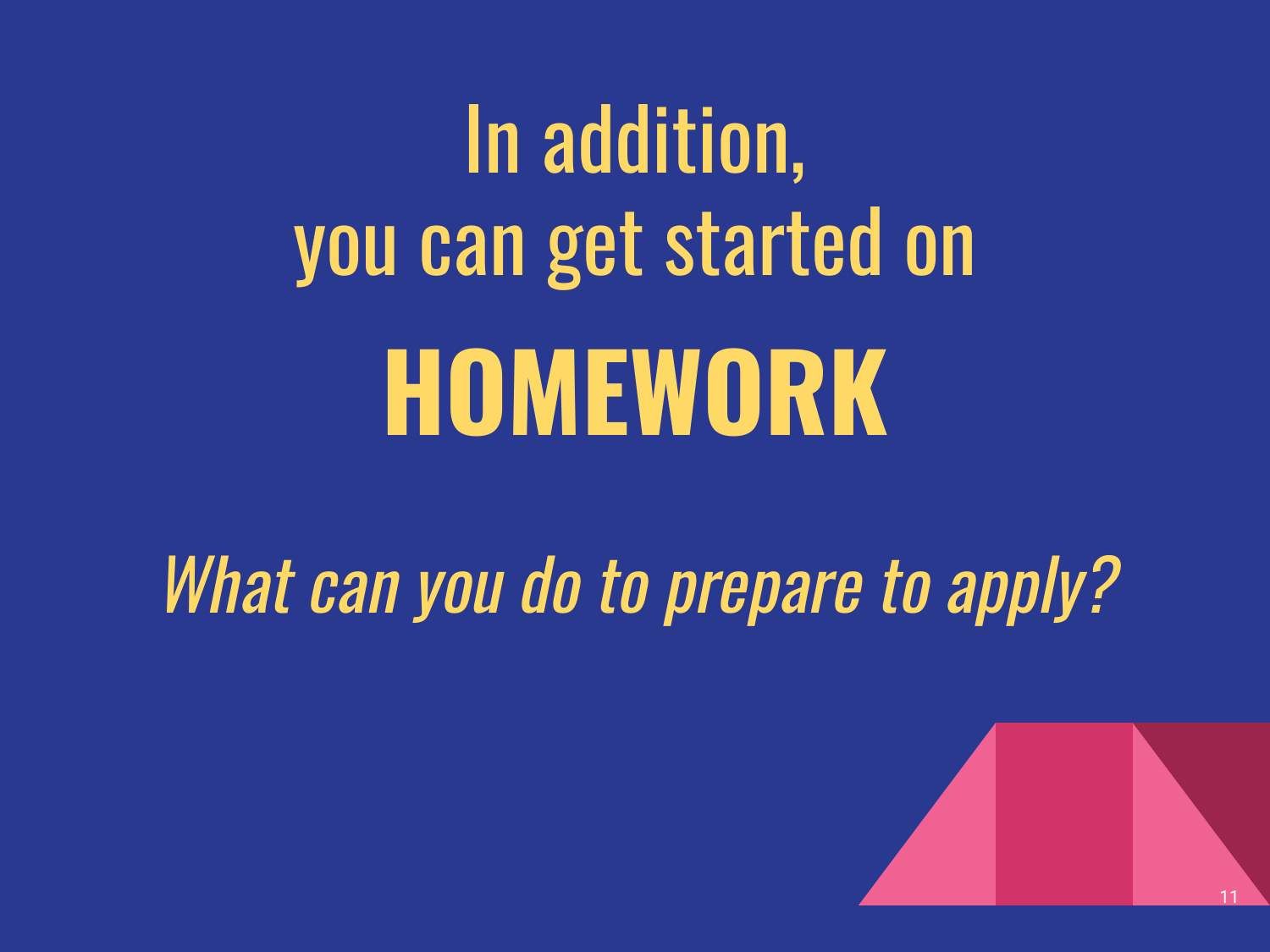# **Preparing Yourself**

- Keep an updated resume and supporting materials
- Keep a log of challenging situations and curate specific stories to tell
- Create a chart of all searches to stay organized
- Find mentors to advise you through the search process
- Subscribe to The Green Sheet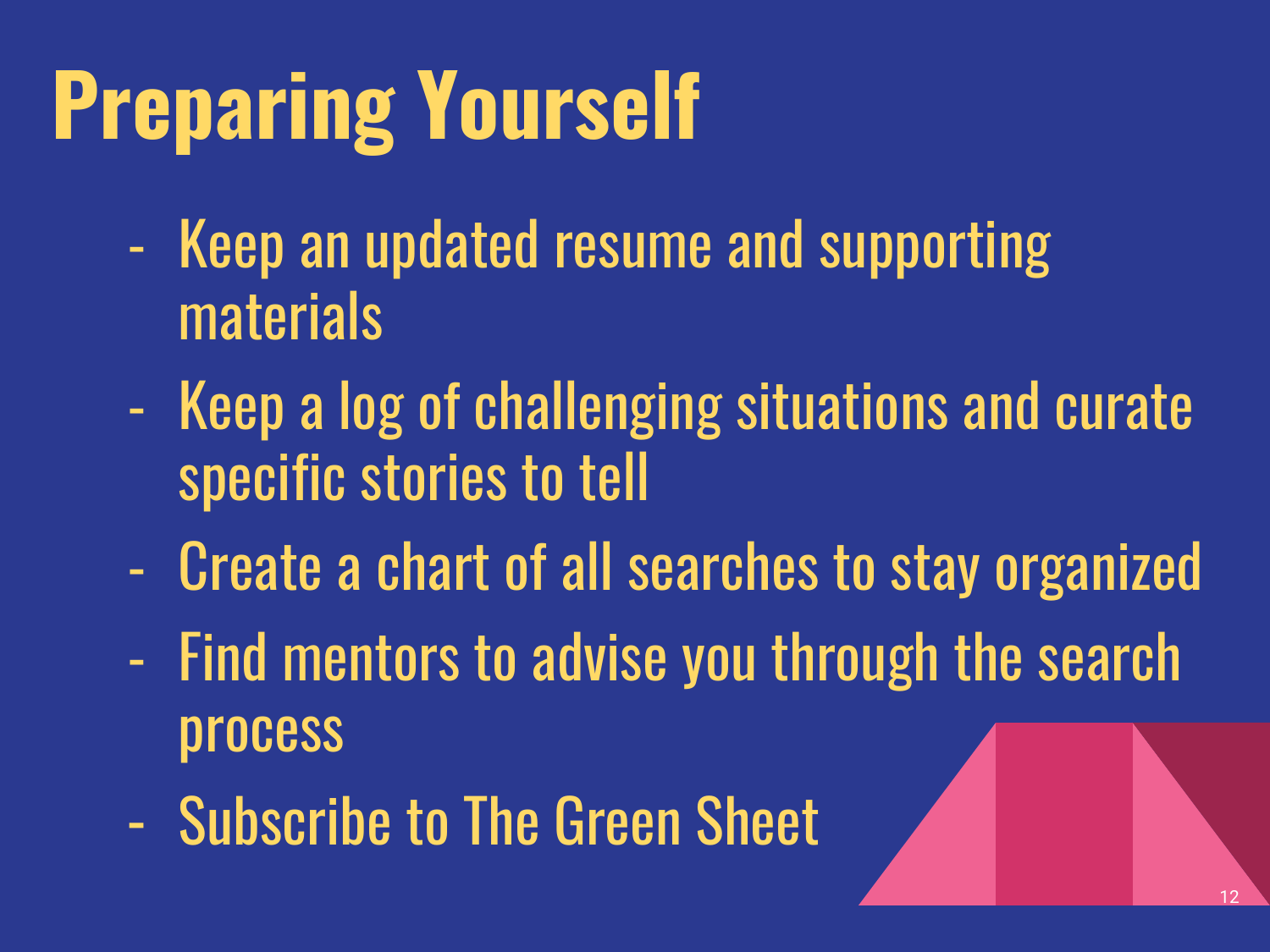## **Prepare For The School**

- Research the school thoroughly (website, strategic plan, publications)
- Write a cover letter specific to the school and its mission and/or philosophy
- Understand the culture & priorities of the school
- Prepare questions ahead of time for each interview slot / group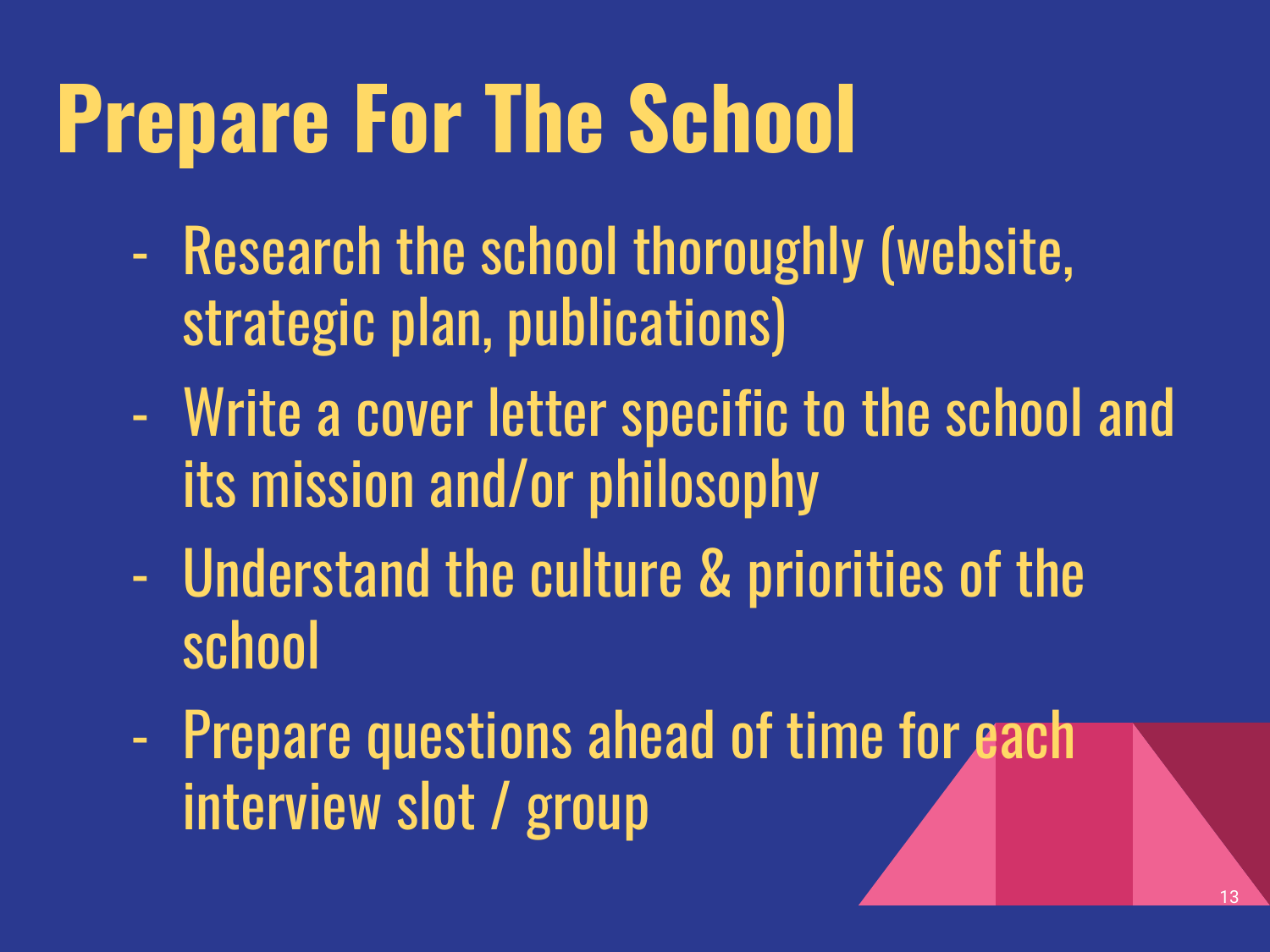## Once you get that invitation…

## **Prepare for the campus visit**

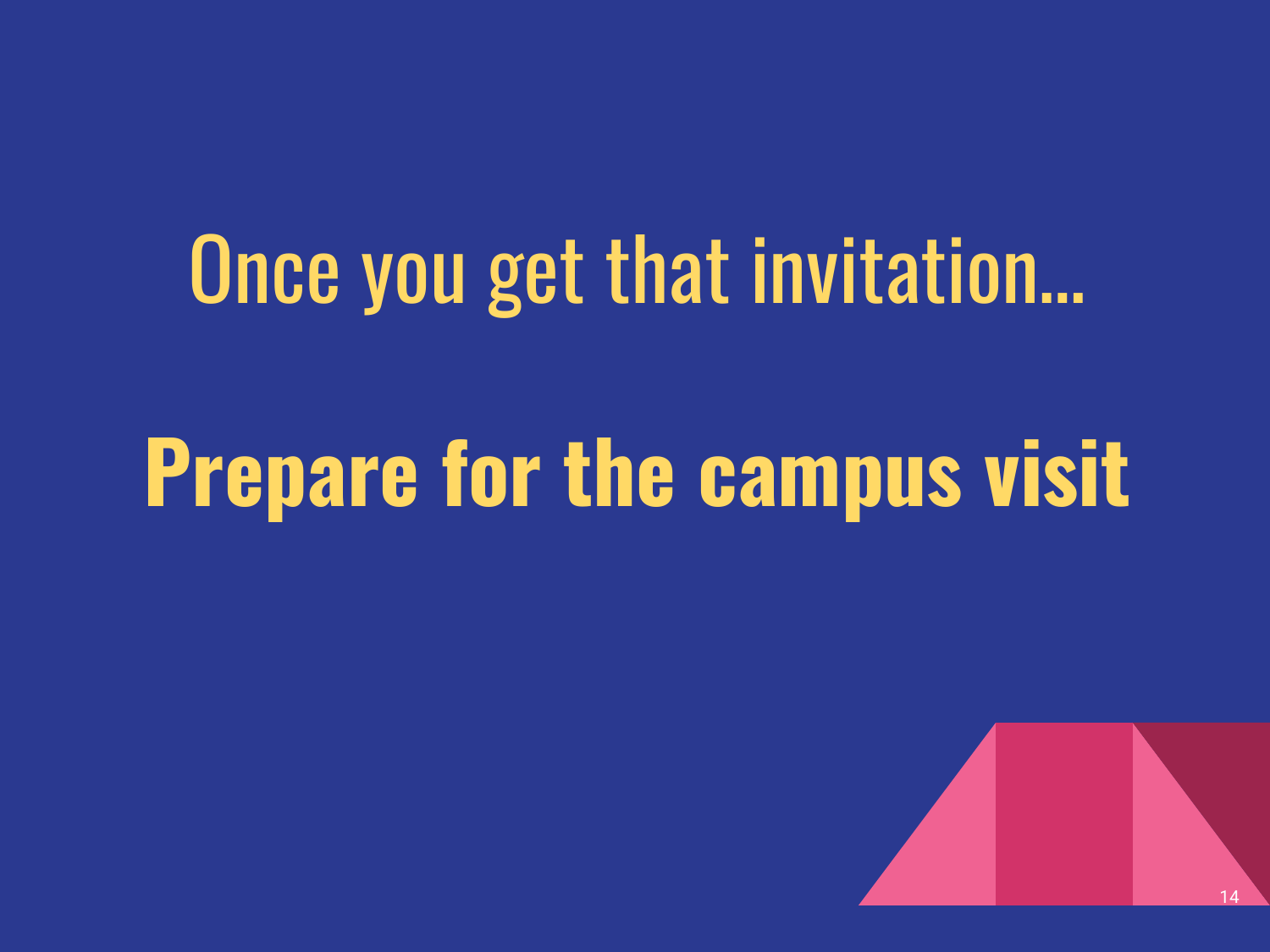#### **Division Head Finalist Sample Campus Visit Schedule**

| $:30 - 9:00$    | <b>Breakfast with Search</b><br>Committee |
|-----------------|-------------------------------------------|
| $:00-10:00$     | <b>Class Observations</b>                 |
| $0:00 - 10:45$  | <b>Academic Team</b>                      |
|                 | [break]                                   |
| 1:00-11:45      | <b>Campus Tour</b>                        |
| 1:45-12:15      | <b>Drop-In Faculty Session</b>            |
| $2:15 - 1:00$   | <b>Lunch with Students</b>                |
| $:00-2:00$      | <b>Divisional Support Team</b>            |
| $:00-2:20$      | <b>Administrative Assistant</b>           |
|                 | [break]                                   |
| $:30-3:30$      | <b>Head of School</b>                     |
| <u>:30 p.m.</u> | <b>Dinner with Search Committee</b>       |

| 8:30-9:15     | <b>Drop-In Parent Session</b>                                |
|---------------|--------------------------------------------------------------|
| $9:15-9:50$   | <b>Division Heads</b>                                        |
| 10:00-11:00   | <b>Assembly &amp; Presentation</b>                           |
|               | [break]                                                      |
| 11:15-12:15   | <b>Drop-In Faculty Session</b>                               |
| 12:15-1:00    | <b>Lunch with Department Chairs</b>                          |
| $1:00-1:45$   | Meet with College Counselor or<br><b>Placement Counselor</b> |
| $1:45 - 2:15$ | <b>Associate Head</b>                                        |
| $2:15-3:00$   | <b>Senior Administrative Team</b>                            |
|               | [break]                                                      |
| $3:15 - 4:15$ | <b>Faculty Presentation &amp; Questions</b>                  |
| 4:30          | Wrap up with Head of School                                  |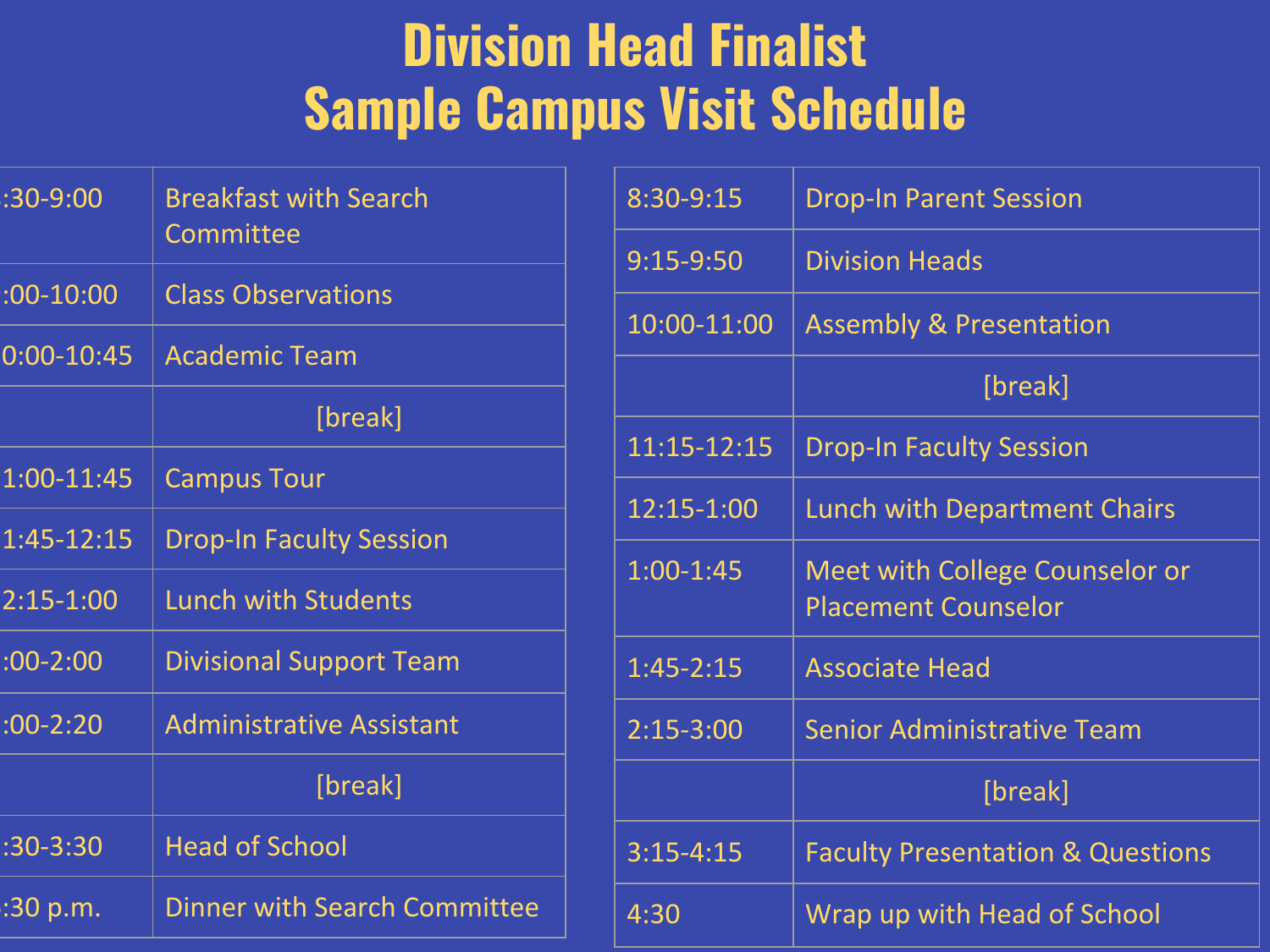# Things to keep in mind...

- Range of constituents (admin, faculty, parents, students, trustees)
- Public speaking
- Food & stamina
- External vs. Internal candidates
- Presentation of self
- Name your truth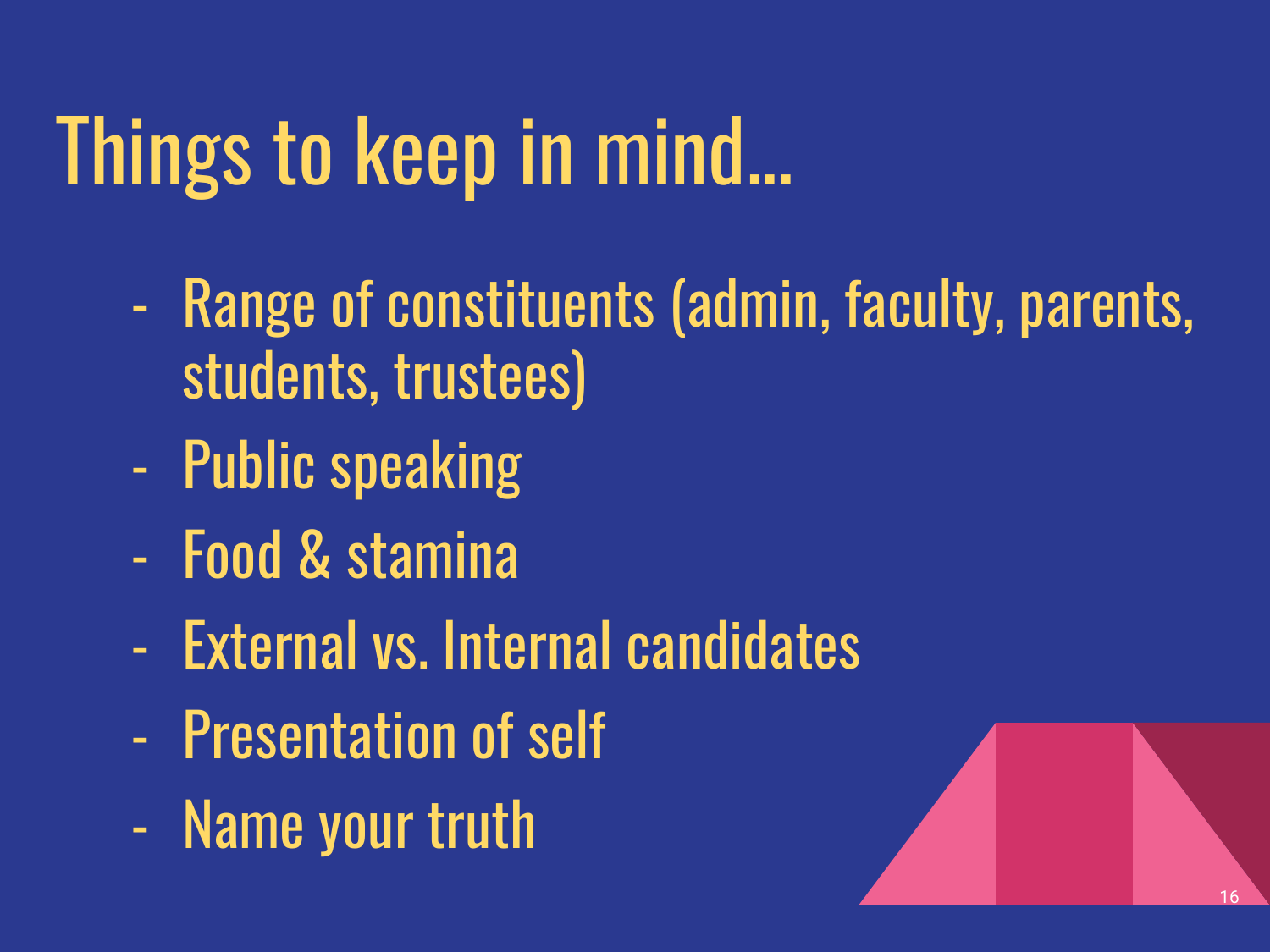**Important Strategies:** Keep your eyes on the prize, make a plan, and find your people.